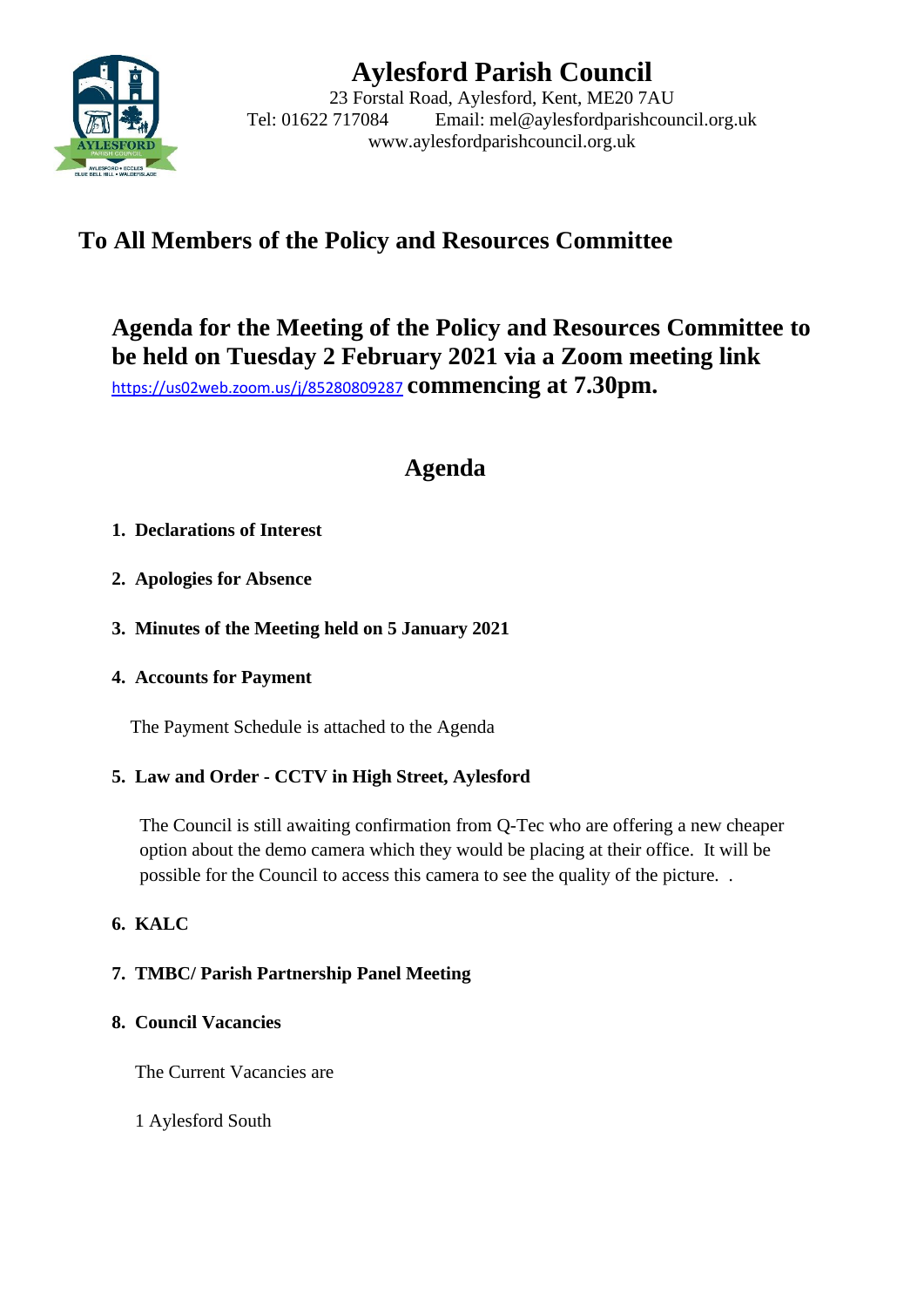#### **9. Public Convenience Review – Aylesford Toilets**

The Clerk will update the Committee at the meeting.

#### **10. Appointment of Internal Auditor 2021/22 and Fees**

The Council must appoint an Internal Auditor for each financial year. Kent County Council has acted as the Council's Internal Auditor for many years and have provided an effective and satisfactory audit during that time. The KCC audit process provides for 2 visits a year and they are proposing a charge of £502.50 per visit a total of £1005 per year. This is an increase of 1.5% on last year. Members should consider the appointment of KCC Internal Audit as the Council's Internal Auditor for the financial year 2021/22.

#### **11. Internal Audit Report**

A copy of the Internal Audit report is attached to the Agenda.

#### **12. Notice Boards**

Greenbarnes have informed the Council that it expects to deliver the Notice Boards to the Council on the week beginning 15 February.

#### **13. Rugby Club Lease**

The Council has received a request from Aylesford Bulls Rugby Club to renew their lease so that it starts again with a 99-year lease period. They are making this request because a full 99-year lease will help them and the Netball League to secure funding for their extension plans and obtain grant funding to make this achievable. During the Pandemic the Rugby Club as a business have suffered making significant losses due to the loss in revenue during this period. They have asked the Council for support in funding any legal costs incurred in extending the lease. The Council's own legal costs for the extension would be approximately £620 so one would assume the Rugby Club's would be similar though they have given the Council no estimate of cost. However, with the change being only a revision to 99 years consideration could be given to using just the firm of Solicitors thereby saving costs for both parties. Members are therefore being asked if they would be happy to extend the lease back to the original 99 years and that they would be happy to support the Rugby Club by funding their legal costs.

#### **14. Ferryfield and Cemetery Gates Opening and Closing Arrangements**

The Council has received a request from the current gatekeeper for the Ferryfield and Cemetery gates that the Council review the payment made for the opening and closing of these Gates. The current rate is  $£7$  per day and has been for the last 2 years. If Members were minded to increase the rate the annual financial impact for the Council would be £365 for £1 increase and £187.50 for a 50p increase.